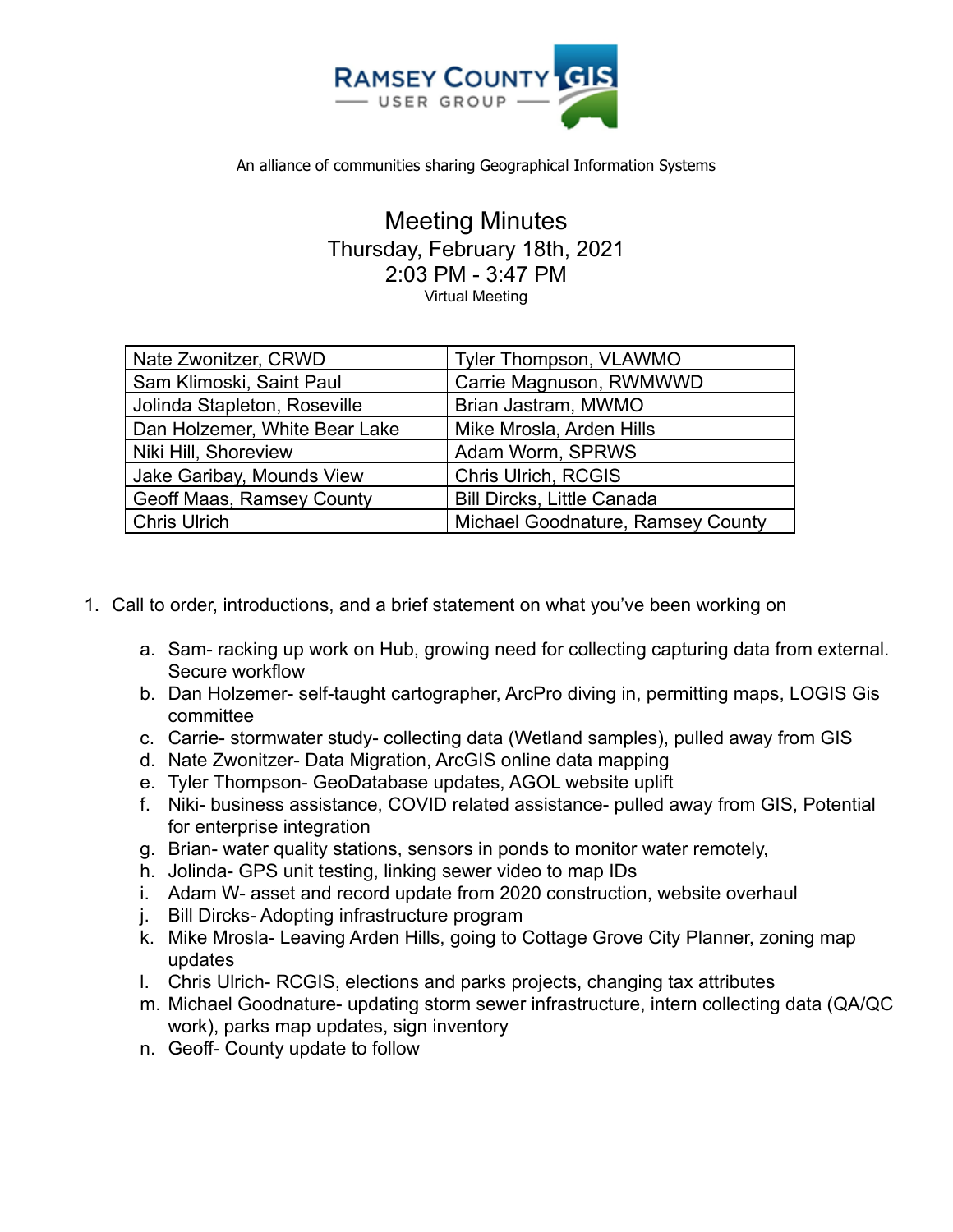

An alliance of communities sharing Geographical Information Systems

- 2. Additions or corrections to the agenda
	- a. 3 outstanding JPA's
	- b. Date change
- 3. Approval of November 5th, 2020 meeting minutes
- 4. 2021-2025 JPA status/reminder (4 outstanding)
	- a. Verbally heard from everyone, three outstanding
	- b. Close to having all the paperwork completed
- 5. Nearmap user reporting (once/twice per year, review users-make additions/deletes)
	- a. List of users, broken down by the organization
	- b. Depicts usage level by user, please notify if users have left
	- c. Geoff- no clear need to clean up, except employee has separated Red banner does not interrupt the user experience, more during county update
	- d. Sam- gauge for who isn't using it from the user group
- 6. Ramsey County Updates (imagery plan/Nearmap, etc)
	- a. Geoff- county moving system services to the cloud, URL may change, opened the question to what services are used the most
		- i. Parcel Data web services,
		- ii. Partial impact to users, map services disruption
		- iii. Chris- migrate would take a month or more
		- iv. Sam- STP is also migrating, an internal architecture
	- b. Building Footprints- Jolinda gets update from community development
		- i. Footprints vs. Outlines: Mike M- uses data for regulation changes
	- c. If users are creating footprints, asking for collection at year-end
	- d. Plat Map Availability- Survey Map website, 1/5th plats unavailable
		- i. Scanning remaining maps into digital form
		- ii. Goal in completed sometime 2021
		- iii. Jolinda asking how quick the process is for new plats
		- iv. Dan- NAD83 updates, Geoff bringing the question to the surveyor
	- e. MSWGP- documenting comments from 2020
		- i. online steering team meeting sometime in March
		- ii. 2ndNature Software, interest in bringing framework into their software
	- f. Aerial Imagery- Strategic plan for collection, 2021/22 reset year
		- i. 2022: leaf-off ortho, new oblique imagery, update to planimetric data
	- g. Nearmap- enhanced tools available until March 5th
		- i. Contract ends on July 31, 2021
			- 1. Multiple options: Single year to maintain, an option to bundle services
			- 2. No guarantee of access through the year
	- h. Vexcel- three week trial period, 3" ortho
	- i. Census 2020- redistricting upcoming
		- i. Chris- meeting with Esri about redistricting, delay data not ready